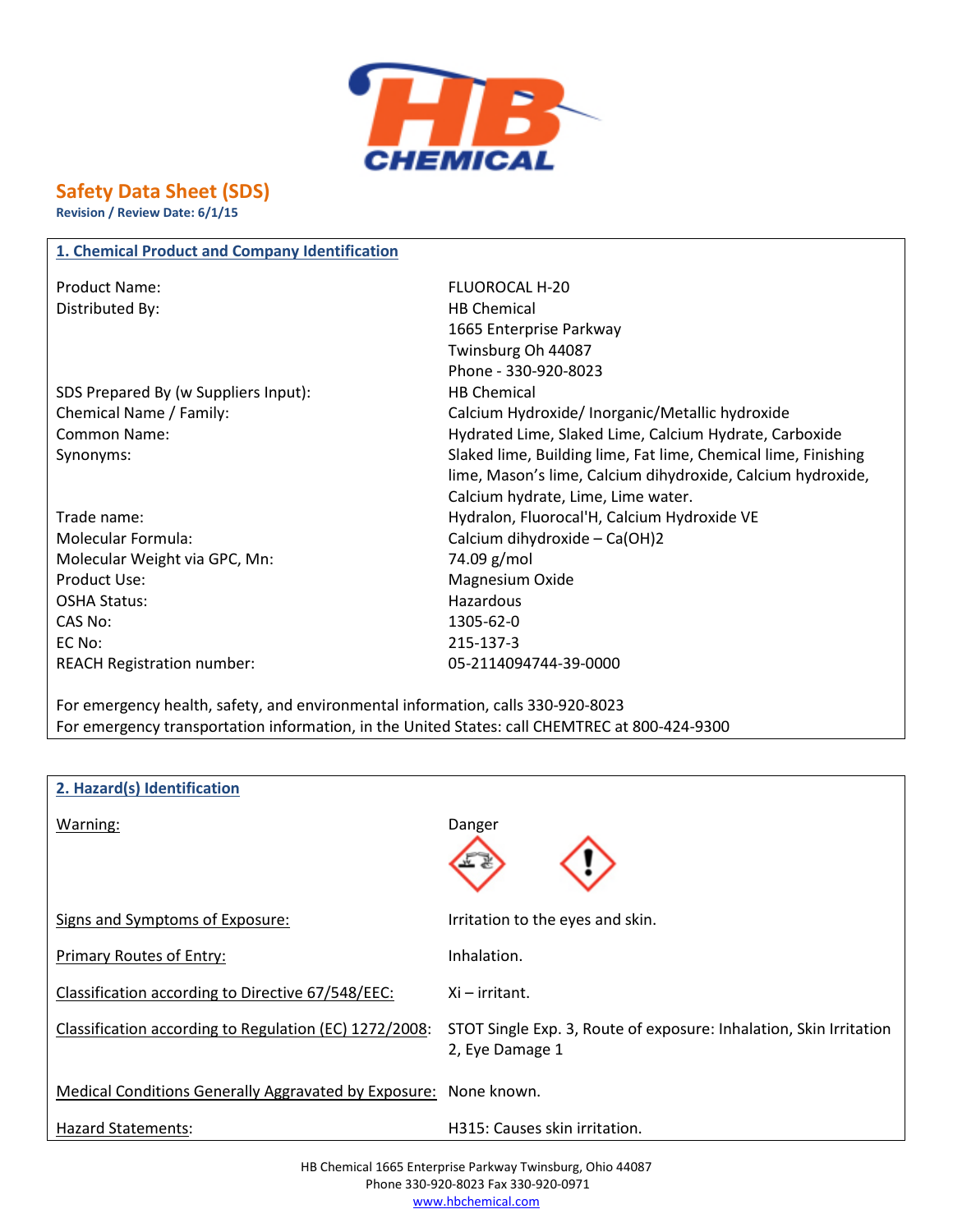|                                      | H318: Causes serious eye damage.                                                                                                                                                                                                                                                 |
|--------------------------------------|----------------------------------------------------------------------------------------------------------------------------------------------------------------------------------------------------------------------------------------------------------------------------------|
|                                      | H335: May cause respiratory irritation.                                                                                                                                                                                                                                          |
| Precautionary statements:            | P102: Keep out of reach of children.                                                                                                                                                                                                                                             |
|                                      | P280: Wear protective gloves/protective clothing/eye                                                                                                                                                                                                                             |
|                                      | protection/face protection.                                                                                                                                                                                                                                                      |
|                                      | P305+P351+P310: IF IN EYES: Rinse cautiously with water for                                                                                                                                                                                                                      |
|                                      | several minutes. Immediately call a POISON CENTRE or                                                                                                                                                                                                                             |
|                                      | doctor/physician.                                                                                                                                                                                                                                                                |
|                                      | P302+P352: IF ON SKIN: Wash with plenty of water                                                                                                                                                                                                                                 |
|                                      | P261: Avoid breathing dust/spray.                                                                                                                                                                                                                                                |
|                                      | P304+P340: IF INHALED: Remove victim to fresh air and keep at                                                                                                                                                                                                                    |
|                                      | rest in a position comfortable for breathing.                                                                                                                                                                                                                                    |
|                                      | P501: Dispose of contents/container in accordance with                                                                                                                                                                                                                           |
|                                      | local/regional/national/international regulation.                                                                                                                                                                                                                                |
| <b>Risk Phrases:</b>                 | R37: Irritating to respiratory system.                                                                                                                                                                                                                                           |
|                                      | R38: Irritating to skin.                                                                                                                                                                                                                                                         |
|                                      | R41: Risk of serious damage to eyes.                                                                                                                                                                                                                                             |
| <b>Safety Phrases:</b>               | S2: Keep out of the reach of children.                                                                                                                                                                                                                                           |
|                                      | S25: Avoid contact with eyes.                                                                                                                                                                                                                                                    |
|                                      | S26: In case of contact with eyes, rinse immediately with plenty                                                                                                                                                                                                                 |
|                                      | of water and seek medical advice.                                                                                                                                                                                                                                                |
|                                      | S37: Wear suitable gloves.                                                                                                                                                                                                                                                       |
|                                      | S39: Wear eye/face protection.                                                                                                                                                                                                                                                   |
| Other hazards:                       | The substance does not meet the criteria for PBT or vPvB                                                                                                                                                                                                                         |
|                                      | substance. No other hazards identified.                                                                                                                                                                                                                                          |
| <b>Emergency Overview:</b>           | A white powder that can cause severe irritation to the skin, eyes<br>and respiratory tract. Prolonged exposure may cause dermatitis,<br>irritation and burns. Ingestion and prolonged contact is harmful<br>and should be avoided. Not considered a fire or explosion<br>hazard. |
| Most important symptoms and effects, |                                                                                                                                                                                                                                                                                  |
| both acute and delayed:              | Calcium dihydroxide is not acutely toxic via the oral, dermal, or<br>inhalation route. The substance is classified as irritating to skin                                                                                                                                         |
|                                      | and the respiratory tract, and entails a risk of serious damage to                                                                                                                                                                                                               |
|                                      | the eye. There is no concern for adverse systemic effects                                                                                                                                                                                                                        |
|                                      | because local effects (pH-effect) are the major health hazard.                                                                                                                                                                                                                   |
|                                      | Respiratory irritation causing coughing, wheezing and/or<br>shortness of breath.                                                                                                                                                                                                 |
| Eye Contact:                         | Can cause severe irritation, burns, risk of serious damage to<br>eyes and loss of vision if untreated.                                                                                                                                                                           |
| Skin Contact:                        | Cause skin irritation. Prolonged contact will cause alkali burns.                                                                                                                                                                                                                |
|                                      |                                                                                                                                                                                                                                                                                  |
| Ingestion:                           | May cause serious alkali burns in mouth and throat Nausea and<br>vomiting may result.                                                                                                                                                                                            |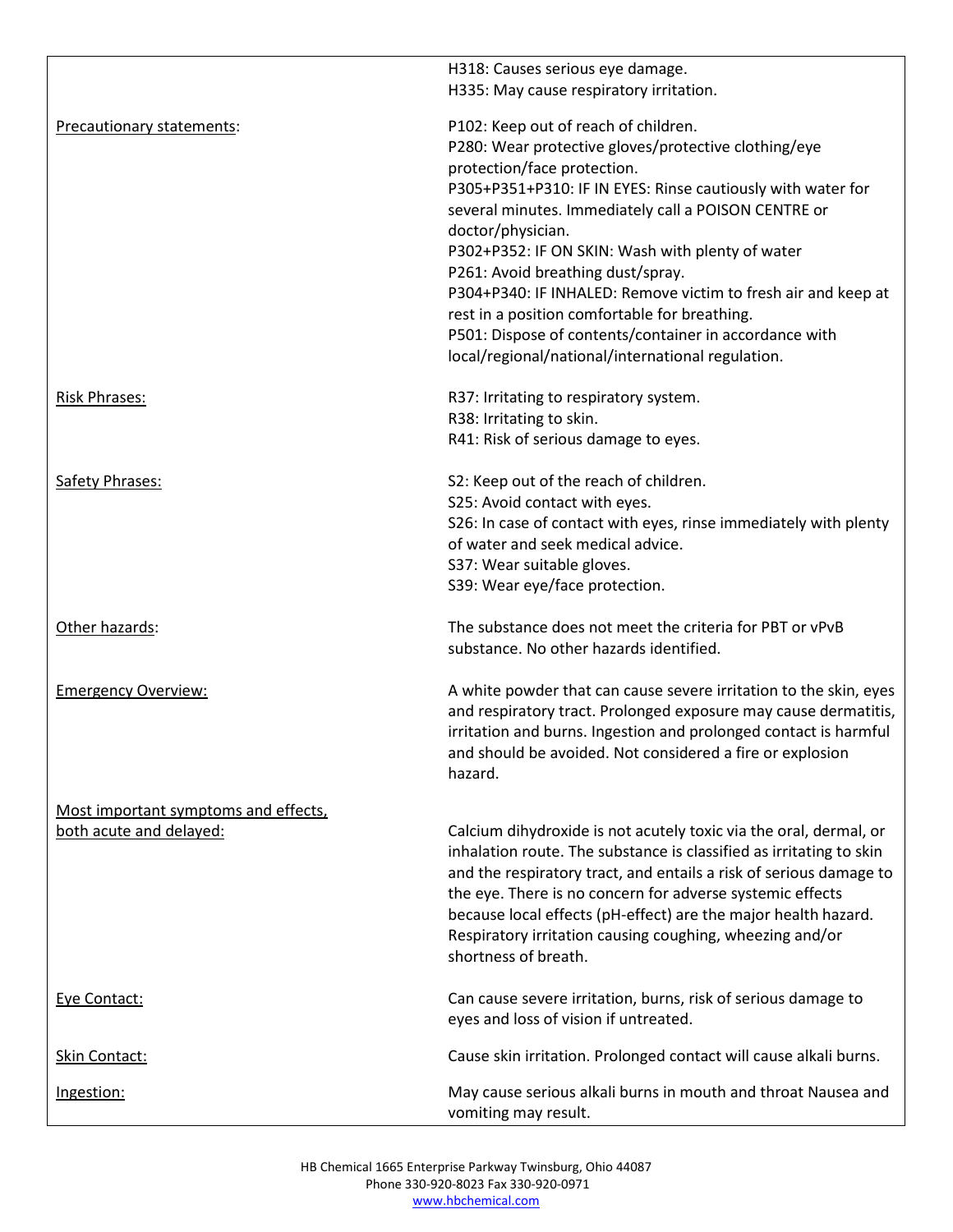| Inhalation:                     | Can irritate the nose, throat and lungs causing coughing,<br>wheezing and/or shortness of breath.                                                                                                                                                     |
|---------------------------------|-------------------------------------------------------------------------------------------------------------------------------------------------------------------------------------------------------------------------------------------------------|
| <b>HMIS Hazard Ratings:</b>     | Health-2, Flammability -0, Reactivity $-$ 0, Personal-F                                                                                                                                                                                               |
| HMIS limitation statement:      | The HMIS hazard ratings numbers are meant to give a quick<br>indication of the relative hazards associated with the product.<br>All of the information contained in the SDS should be consulted<br>to assist with the safe handling of this material. |
| Principal Hazardous Components: | Calcium dihydroxide, CAS No. 1305-62-0<br>OSHA PEL 15 mg/m3 Total Dust, 5 mg/m3 Respirable Dust TWA<br>ACGIH TWA 2 mg/m3                                                                                                                              |

| 3. Composition / Information on Ingredients |                    |                            |
|---------------------------------------------|--------------------|----------------------------|
| Weight Percent / Typical                    | Component Identity | <b>CAS Registry Number</b> |
| 100%                                        | Calcium Hydroxide  | 1305-62-0                  |

| <b>4. First Aid Measures</b> |                                                                                                                                                                                                                                   |
|------------------------------|-----------------------------------------------------------------------------------------------------------------------------------------------------------------------------------------------------------------------------------|
| Inhalation:                  | Move source of dust or move person to fresh air. Obtain<br>medical attention immediately.                                                                                                                                         |
| Eyes:                        | Rinse eyes immediately with plenty of water and seek medical<br>advice.                                                                                                                                                           |
| Skin:                        | Carefully and gently brush the contaminated body surfaces in<br>order to remove all traces of product. Wash affected area<br>immediately with plenty of water. Remove contaminated<br>clothing. If necessary seek medical advice. |
| Ingestion:                   | Clean mouth with water and drink afterwards plenty of water.<br>Do not induce vomiting. Obtain medical attention.                                                                                                                 |

| <b>5. Fire-Fighting Measures</b>    |                                                                                                                                                                                                                                                                                       |
|-------------------------------------|---------------------------------------------------------------------------------------------------------------------------------------------------------------------------------------------------------------------------------------------------------------------------------------|
| Suitable Extinguishing Media:       | Dry Chemical, Carbon Dioxide CO2, Foam. Do not use water.                                                                                                                                                                                                                             |
| Special Fire Fighting Procedures:   | Not combustible. Avoid generation of dust. Full eye protection,<br>breathing apparatus and protective clothing are required for all<br>indoor/outdoor fires and spills. Use extinguishing measures that<br>are appropriate to local circumstances and the surrounding<br>environment. |
| Hazardous Combustion Products:      | None known.                                                                                                                                                                                                                                                                           |
| Unusual fire and explosion hazards: | Material may generate heat when exposed to water.                                                                                                                                                                                                                                     |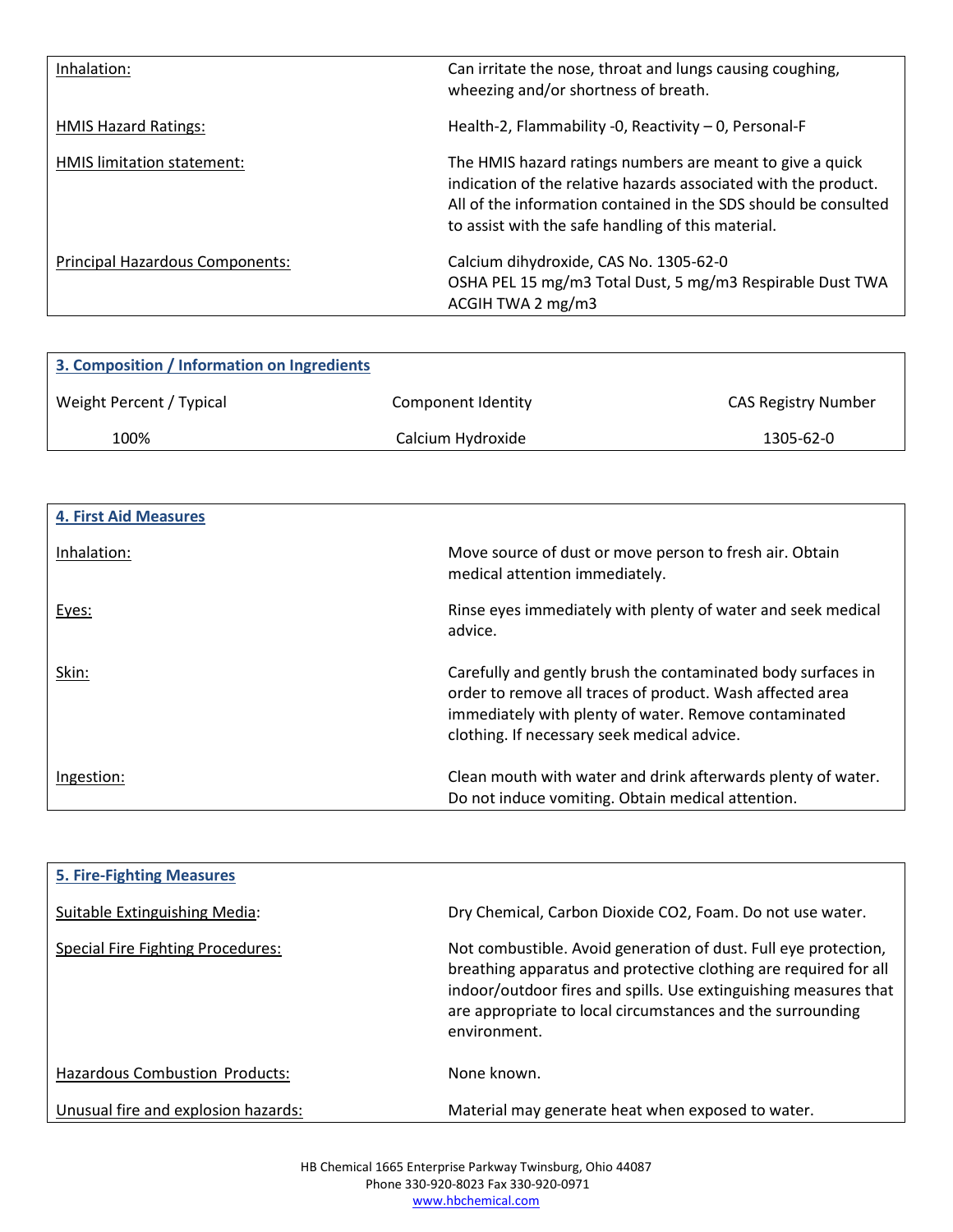| <b>6. Accidental Release Measures</b>          |                                                                                                                                                                                                                                                                                                                                                                                                                                                                                                                              |
|------------------------------------------------|------------------------------------------------------------------------------------------------------------------------------------------------------------------------------------------------------------------------------------------------------------------------------------------------------------------------------------------------------------------------------------------------------------------------------------------------------------------------------------------------------------------------------|
| Steps to be taken in case material is spilled: | Ensure adequate ventilation. Keep dust levels to a minimum.<br>Keep unprotected persons away. Avoid contact with skin, eyes,<br>and clothing – wear suitable protective equipment. Avoid<br>inhalation of dust – ensure that sufficient ventilation or suitable<br>respiratory protective equipment is used, wear suitable<br>protective equipment. In all cases avoid dust formation. Keep<br>the material dry if possible. Pick up the product mechanically in<br>a dry way. Use vacuum suction unit, or shovel into bags. |
| Environmental Disposal Information:            | Contain the spillage. Keep the material dry if possible. Cover<br>area if possible to avoid unnecessary dust hazard. Avoid<br>uncontrolled spills to watercourses and drains (pH increase).<br>Any large spillage into watercourses must be alerted<br>to the Environment Agency or other regulatory body.                                                                                                                                                                                                                   |
| Waste Disposal:                                | Disposal of calcium dihydroxide should be in accordance with<br>local and national legislation.                                                                                                                                                                                                                                                                                                                                                                                                                              |

| 7. Handling and Storage:             |                                                                                                                                                                                                                                                                                                                                                                                                                                                                                                                                                                                                                                                                                                                                                                                                                                                                                                  |
|--------------------------------------|--------------------------------------------------------------------------------------------------------------------------------------------------------------------------------------------------------------------------------------------------------------------------------------------------------------------------------------------------------------------------------------------------------------------------------------------------------------------------------------------------------------------------------------------------------------------------------------------------------------------------------------------------------------------------------------------------------------------------------------------------------------------------------------------------------------------------------------------------------------------------------------------------|
| <b>Empty Containers:</b>             | Dispose of container and unused contents in accordance with<br>applicable member state and local requirements.                                                                                                                                                                                                                                                                                                                                                                                                                                                                                                                                                                                                                                                                                                                                                                                   |
| Precautions to be taken in handling: | Avoid inhalation or ingestion and contact with skin and eyes.<br>General occupational hygiene measures are required to ensure<br>safe handling of the substance. These measures involve good<br>personal and housekeeping practices (i.e. regular cleaning with<br>suitable cleaning devices), no drinking, eating and smoking at<br>the workplace. Shower and change clothes at end of work shift.<br>Do not wear contaminated clothing at home. Do not wear<br>contact lenses when handling this product. It is also advisable to<br>have individual pocket eyewash. Keep dust levels to a minimum.<br>Minimize dust generation. Enclose dust sources, use exhaust<br>ventilation (dust collector at handling points). Handling systems<br>should preferably be enclosed. When handling bags usual<br>precautions should be paid to the risks outlined in the Council<br>Directive 90/269/EEC. |
| Storage:                             | The substance should be stored under cool, dry conditions. Any<br>contact with air and moisture should be avoided. Bulk storage<br>should be in purpose - designed silos. Avoid contact with Maleic<br>Anhydride, Nitromethane, Nitromethane, Nitropropane,<br>Nitroether, Nitroparaffins and Phosphorus since violent<br>reactions occur Keep away from acids, significant quantities of<br>paper, straw, and nitro compounds. Keep out of reach of<br>children. Do not use aluminium for transport or storage if there<br>is a risk of contact with water.                                                                                                                                                                                                                                                                                                                                     |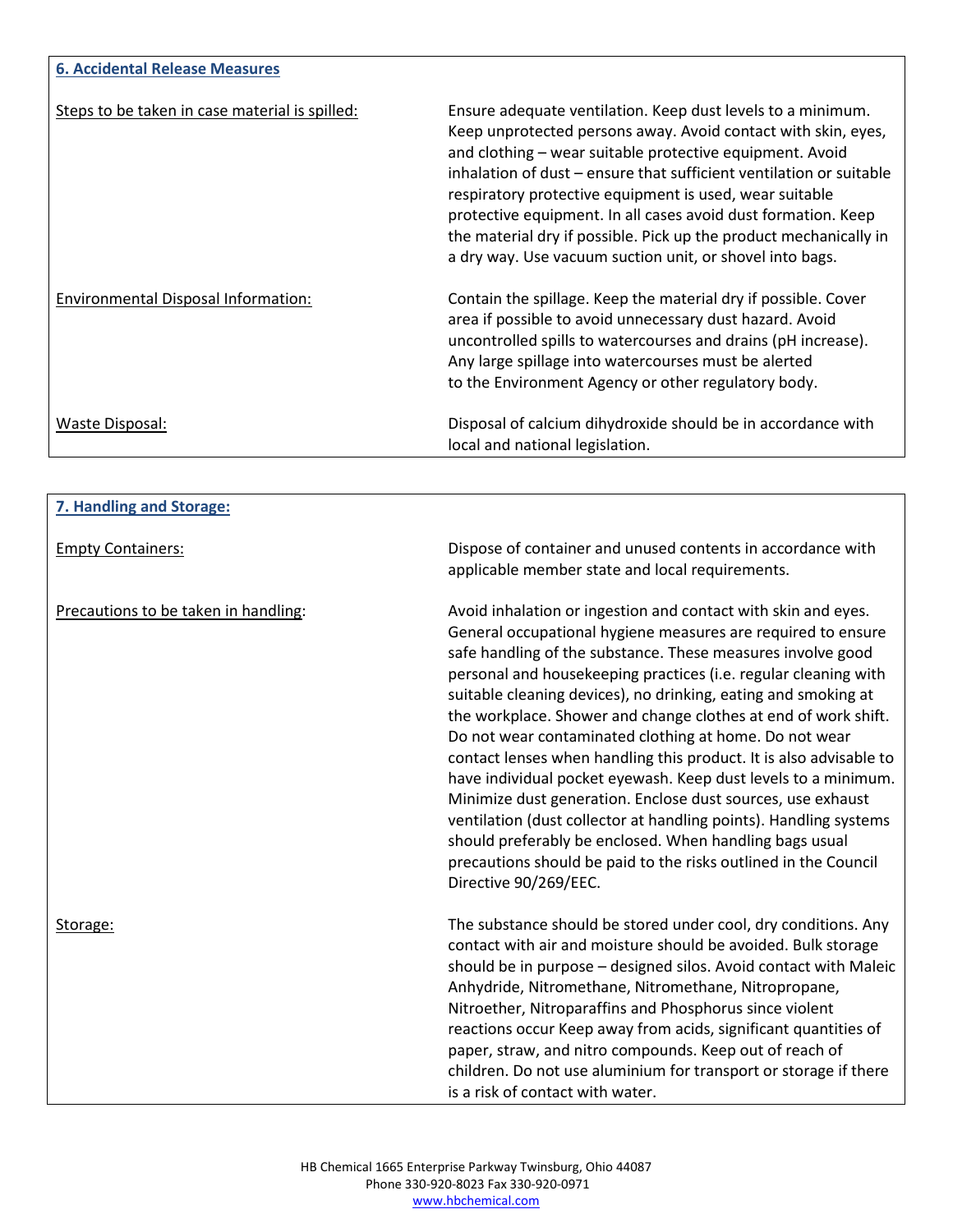# **8. Exposure Controls / Personal Protection** Control parameters: Occupational Exposure Limit (OEL), 8 h TWA: 1 mg/m<sup>3</sup> respirable dust of calcium dihydroxide Short-term exposure limit (STEL), 15 min: 4 mg/m<sup>3</sup> respirable dust of calcium dihydroxide PNEC aqua =  $490$  Ng/l PNEC soil/groundwater = 1080 mg/l Exposure controls: To control potential exposures, generation of dust should be avoided. Further, appropriate protective equipment is recommended. Eye protection equipment (e.g. goggles or visors) must be worn, unless potential contact with the eye can be excluded by the nature and type of application (i.e. closed process). Additionally, face protection, protective clothing and safety shoes are required to be worn as appropriate. Please check the relevant exposure scenario, given in the Appendix/available via your supplier. Appropriate engineering controls: If user operations generate dust, use process enclosures, local exhaust ventilation, or other engineering controls to keep airborne dust levels below recommended exposure limits. Respiratory Protection: A suitable particle filter mask is recommended, depending on the expected exposure levels. Ventilation: Local ventilation to keep levels below established threshold values is recommended. Protective Gloves: Protective gloves (nitrile). Eye Protection: Do not wear contact lenses. For powders, tight fitting goggles with side shields, or wide vision full goggles. Skin and Body Protection: Since calcium dihydroxide is classified as irritating to skin, dermal exposure has to be minimized as far as technically feasible. protective standard working clothes fully covering skin, full length trousers, long sleeved overalls, with close fittings at openings and shoes resistant to caustics and avoiding dust penetration are required to be worn. Other Precautions: Wash with soap and water before eating, drinking or using toilet facilities. Launder contaminated clothing before reuse. Thermal hazards: The substance does not represent a thermal hazard, thus special consideration is not required. Decontamination Facilities: There should be a shower facility and eyewash in the building where this product is being stored and handled. Environmental exposure controls: All ventilation systems should be filtered before discharge to atmosphere. Avoid releasing to the environment. Contain the spillage. Any large spillage into watercourses must be alerted to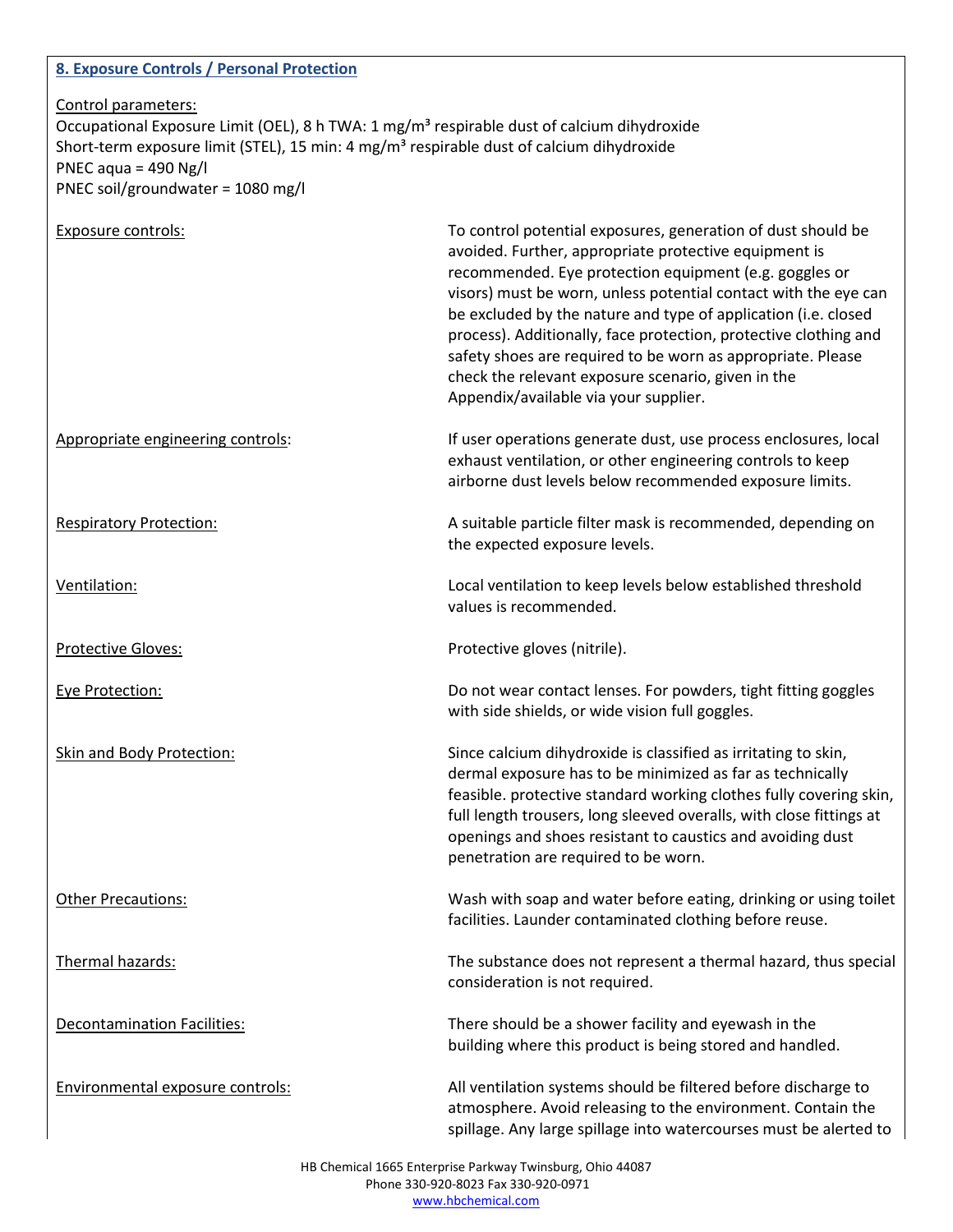| 9. Physical and Chemical Properties |                                                                                                                      |
|-------------------------------------|----------------------------------------------------------------------------------------------------------------------|
| Physical Form:                      | Solid - Powder                                                                                                       |
| Appearance & Odor:                  | White/ Odorless                                                                                                      |
| <b>Specific Gravity:</b>            | $@20^{\circ}C = 2.24$                                                                                                |
| Softening Point, R&B:               | Not available.                                                                                                       |
| <b>Melting Points:</b>              | > 450 °C (study result, EU A.1 method)                                                                               |
| <b>Solubility in Water:</b>         | $0.18$ g/100 ml                                                                                                      |
| Decomposition temperature:          | When heated above 580 °C (1076°F), calcium dihydroxide<br>decomposes to produce calcium oxide (CaO) and water (H2O). |
| Flash Point, TAG CC F:              | Not available.                                                                                                       |
| <u>pH:</u>                          | 12.4 (saturated solution at 20 °C)                                                                                   |
| Relative density:                   | 2.24 (study result, EU A.3 method)                                                                                   |
| Percent Volatiles (by weight):      | Not available.                                                                                                       |
| Evaporation Rate (Water $\sim$ I):  | Not available.                                                                                                       |
| Vapor Pressure (mm Hg):             | Not available.                                                                                                       |
| Vapor Density (Air ~ I):            | Not available.                                                                                                       |
| Boiling Point (°F) Initial:         | Not available.                                                                                                       |
| Auto ignition Temperature, °C:      | Not available.                                                                                                       |
| Flammable Limits, %(V):             | Not available.                                                                                                       |

| 10. Stability and Reactivity                              |                                                                                                                                                                                                    |
|-----------------------------------------------------------|----------------------------------------------------------------------------------------------------------------------------------------------------------------------------------------------------|
| Incompatibility (Materials to Avoid):                     | Calcium dihydroxide reacts exothermically with acids to form<br>salts. Calcium dihydroxide reacts with aluminum and brass in<br>the presence of moisture leading to the production of<br>hydrogen. |
| <b>Conditions to Avoid:</b>                               | Minimize exposure to air and moisture to avoid degradation.<br>Avoid extreme heat.                                                                                                                 |
| Hazardous Polymerization:                                 | Hazardous polymerization will not occur.                                                                                                                                                           |
| Reactivity:                                               | In aqueous media Ca(OH)2 dissociates resulting in the formation<br>of calcium cations and hydroxyl anions (when below the limit of<br>water solubility).                                           |
| HB Chemical 1665 Enterprise Parkway Twinsburg, Ohio 44087 |                                                                                                                                                                                                    |

Phone 330-920-8023 Fax 330-920-0971 www.hbchemical.com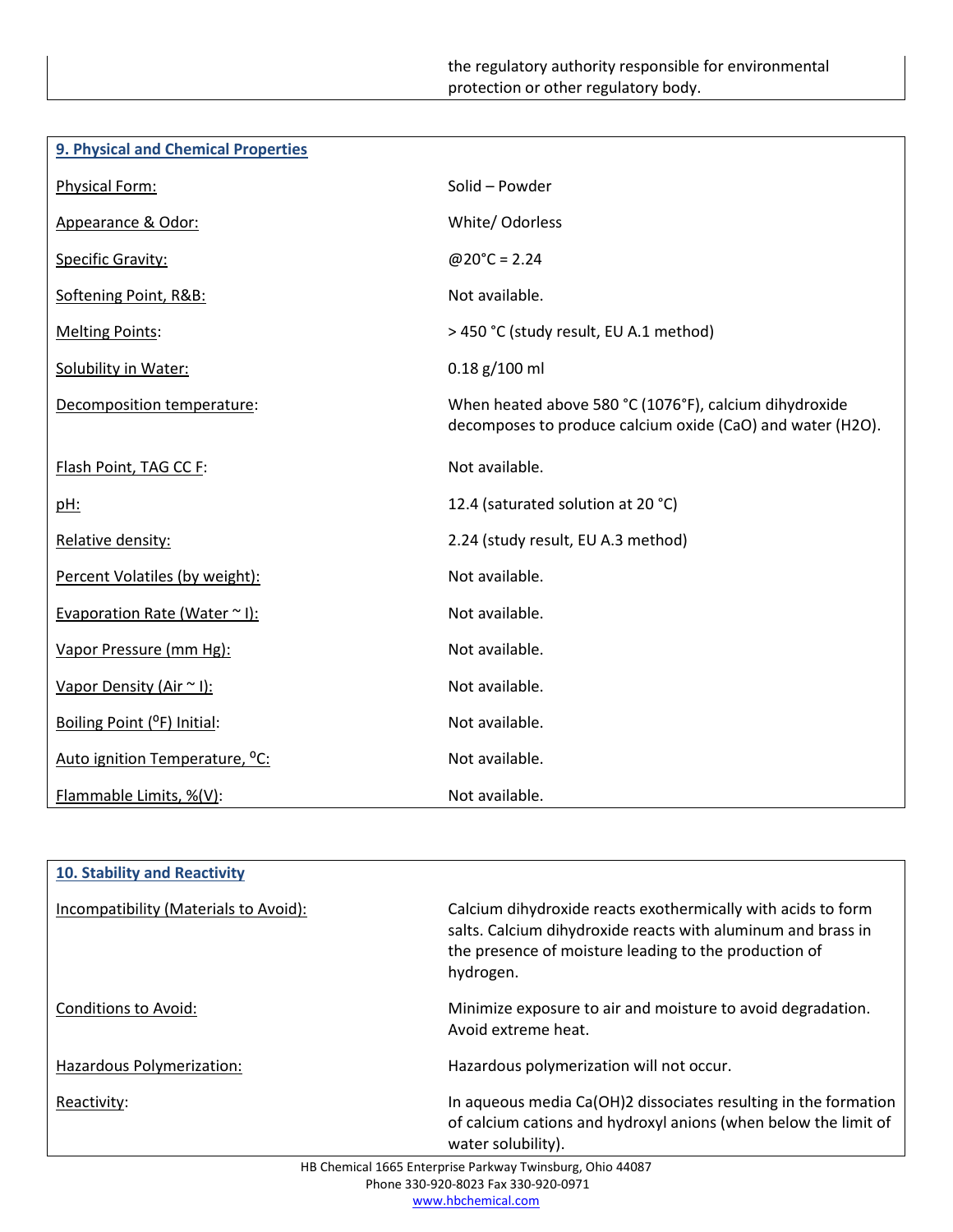| Chemical stability:                 | Under normal conditions of use and storage, calcium<br>dihydroxide is stable.                                                                                                                                                                                             |
|-------------------------------------|---------------------------------------------------------------------------------------------------------------------------------------------------------------------------------------------------------------------------------------------------------------------------|
| Possibility of hazardous reactions: | Calcium dihydroxide reacts exothermically with acids. When<br>heated above 580 °C, calcium dihydroxide decomposes to<br>produce calcium oxide (CaO) and water (H2O): Calcium oxide<br>reacts with water and generates heat. This may cause risk to<br>flammable material. |
| Hazardous decomposition products:   | None. Calcium dihydroxide reacts with carbon dioxide to form<br>calcium carbonate, which is a common material in nature.                                                                                                                                                  |

### **11. Toxicological Information**

This material is not listed as a carcinogen or potential carcinogen by NTP, IARC, or OSHA. Calcium dihydroxide is classified as irritating to skin and the respiratory tract and it entails a risk of serious damage to the eye. The occupational exposure limit for the prevention of local sensory irritation and decrease of lung function parameters as critical effects is OEL (8 h) = 1 mg/m<sup>3</sup> respirable dust.

| OSHA Permissible Exposure Limit:    | 1 mg/m <sup>3</sup> respirable dust of calcium oxide.                                                                                                                                                                                                                                                                                                                                                                                                                                                                                                                                                |
|-------------------------------------|------------------------------------------------------------------------------------------------------------------------------------------------------------------------------------------------------------------------------------------------------------------------------------------------------------------------------------------------------------------------------------------------------------------------------------------------------------------------------------------------------------------------------------------------------------------------------------------------------|
| <b>ACGIH Threshold Limit Value:</b> | Not available.                                                                                                                                                                                                                                                                                                                                                                                                                                                                                                                                                                                       |
| Absorption:                         | The primary health effect of calcium oxide is local irritation due<br>to a pH shift. Therefore, absorption is not a relevant parameter<br>for the effects assessment.                                                                                                                                                                                                                                                                                                                                                                                                                                |
| Acute toxicity:                     | Calcium dihydroxide is not acutely toxic.<br>Oral LD50 > 2000 mg/kg bw (OECD 425, rat)<br>Dermal LD50 > 2500 mg/kg bw (calcium dihydroxide, OECD 402,<br>rabbit).                                                                                                                                                                                                                                                                                                                                                                                                                                    |
| Eye irritation:                     | Calcium dihydroxide entails a risk of serious damage to the eye<br>(eye irritation studies (in vivo, rabbit).                                                                                                                                                                                                                                                                                                                                                                                                                                                                                        |
| Skin irritation:                    | Calcium dihydroxide is irritating to skin (in vivo, rabbit).                                                                                                                                                                                                                                                                                                                                                                                                                                                                                                                                         |
| Respiratory irritation:             | From human data it is concluded that Ca(OH)2 is irritating to the<br>respiratory tract.                                                                                                                                                                                                                                                                                                                                                                                                                                                                                                              |
| Inhalation:                         | No data available.                                                                                                                                                                                                                                                                                                                                                                                                                                                                                                                                                                                   |
| Irritation / corrosion:             | Based on experimental results, calcium dihydroxide requires<br>classification as irritating to skin [R38, irritating to skin; Skin Irrit<br>2 (H315 - Causes skin irritation)] and as severely irritating to the<br>eye [R41, Risk of serious damage to eye; Eye Damage 1 (H318 '<br>Causes serious eye damage)]. As summarized and evaluated in<br>the SCOEL recommendation (Anonymous, 2008), based on<br>human data calcium dihydroxide is classified as irritating to the<br>respiratory system [R37, Irritating to respiratory system; STOT<br>SE 3 (H335 - May cause respiratory irritation)]. |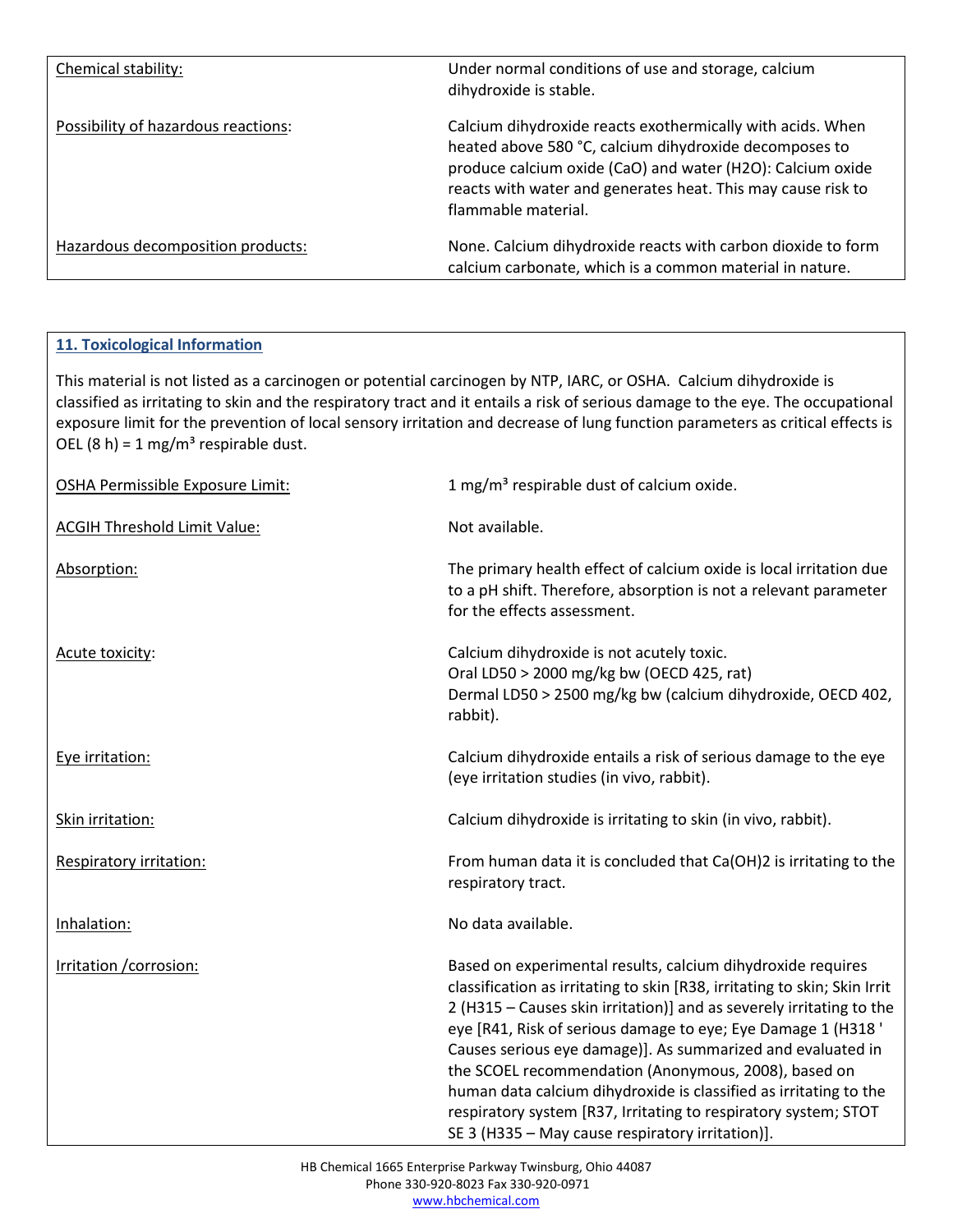| Sensitization:             | No data available. Calcium dihydroxide is considered not to be a<br>skin sensitizer, based on the nature of the effect (pH shift) and<br>the essential requirement of calcium for human nutrition.                                                                                                                                                                                                                                                                                                                                                                                                                                                                                                                                                                                                                                  |
|----------------------------|-------------------------------------------------------------------------------------------------------------------------------------------------------------------------------------------------------------------------------------------------------------------------------------------------------------------------------------------------------------------------------------------------------------------------------------------------------------------------------------------------------------------------------------------------------------------------------------------------------------------------------------------------------------------------------------------------------------------------------------------------------------------------------------------------------------------------------------|
| Repeated dose toxicity:    | Toxicity of calcium via the oral route is addressed by upper<br>intake levels (UL) for adults determined by the Scientific<br>Committee on Food (SCF), being UL = 2500 mg/d, corresponding<br>to 36 mg/kg bw/d (70 kg person) for calcium. Toxicity of<br>Ca(OH)2 via the dermal route is not considered as relevant in<br>view of the anticipated insignificant absorption through skin and<br>due to local irritation as the primary health effect (pH shift).<br>Toxicity of Ca(OH)2 via inhalation (local effect, irritation of<br>mucous membranes) is addressed by an 8-h TWA determined<br>by the Scientific Committee on Occupational Exposure Limits<br>(SCOEL) of 1 mg/m <sup>3</sup> respirable dust (see Section 8.1). Therefore,<br>classification of Ca(OH)2 for toxicity upon prolonged exposure is<br>not required. |
| Mutagenicity:              | Bacterial reverse mutation assay (Ames test, OECD 471):<br>Negative. Mammalian chromosome aberration test: Negative.<br>In view of the omnipresence and essentiality of Ca and of the<br>physiological non relevance of any pH shift induced by lime in<br>aqueous media, lime is obviously void of any genotoxic<br>potential. Classification for genotoxicity is not warranted.                                                                                                                                                                                                                                                                                                                                                                                                                                                   |
| Carcinogenicity:           | Calcium (administered as Ca-lactate) is not carcinogenic<br>(experimental result, rat). The pH effect of calcium dihydroxide<br>does not give rise to a carcinogenic risk. Human epidemiological<br>data support lack of any carcinogenic potential of calcium oxide.                                                                                                                                                                                                                                                                                                                                                                                                                                                                                                                                                               |
| Toxicity for reproduction: | Calcium (administered as Ca-carbonate) is not toxic to<br>reproduction (experimental result, mouse). The pH effect does<br>not give rise to a reproductive risk. Human epidemiological data<br>support lack of any potential for reproductive toxicity of calcium<br>dihydroxide. Both in animal studies and human clinical studies<br>on various calcium salts no reproductive or developmental<br>effects were detected. Thus, calcium dihydroxide is not toxic for<br>reproduction and/or development. Classification for<br>reproductive toxicity according to regulation (EC) 1272/2008 is<br>not required. Classification for carcinogenicity is not warranted.                                                                                                                                                               |

| 12. Ecological Information                         |                                                                                                                                                             |
|----------------------------------------------------|-------------------------------------------------------------------------------------------------------------------------------------------------------------|
| Acute/Prolonged toxicity to fish:                  | LC50 (96h) for freshwater fish: 50.6 mg/l (calcium dihydroxide)<br>LC50 (96h) for marine water fish: 457 mg/l (calcium<br>dihydroxide)                      |
| Acute/Prolonged toxicity to aquatic invertebrates: | EC50 (48h) for freshwater invertebrates: 49.1 mg/l (calcium<br>dihydroxide)<br>LC50 (96h) for marine water invertebrates: 158 mg/l (calcium<br>dihydroxide) |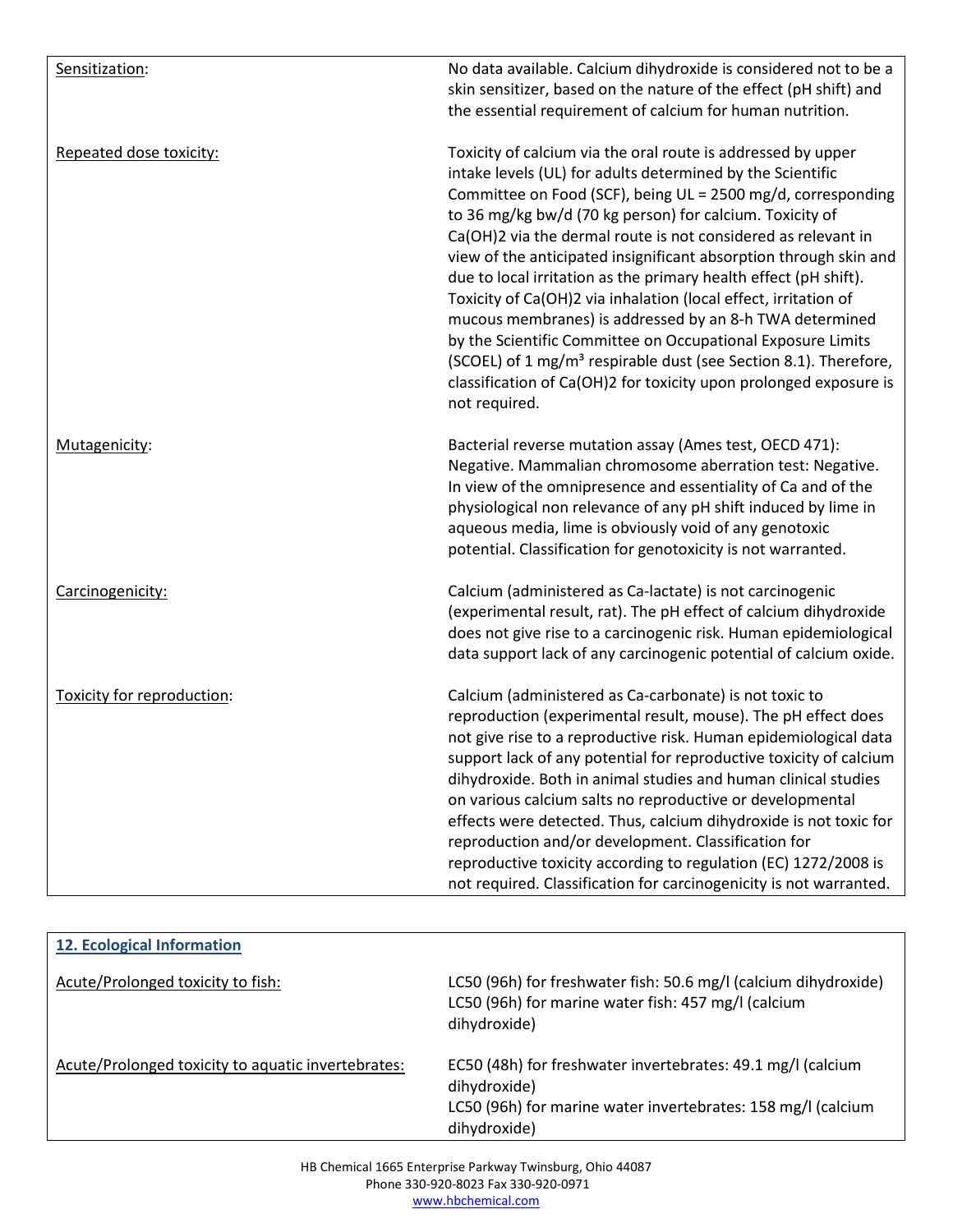| Acute/Prolonged toxicity to aquatic plants: | EC50 (72h) for freshwater algae: 184.57 mg/l (calcium<br>dihydroxide)<br>NOEC (72h) for freshwater algae: 48 mg/l (calcium dihydroxide)                                                                                        |
|---------------------------------------------|--------------------------------------------------------------------------------------------------------------------------------------------------------------------------------------------------------------------------------|
| Toxicity to micro-organisms e.g. bacteria:  | At high concentration, through the rise of temperature and pH,<br>calcium oxide is used for disinfection of sewage sludges.                                                                                                    |
| Chronic toxicity to aquatic organisms:      | NOEC (14d) for marine water invertebrates: 32 mg/l (calcium<br>dihydroxide)                                                                                                                                                    |
| Toxicity to soil dwelling organisms:        | EC10/LC10 or NOEC for soil macroorganisms: 2000 mg/kg soil<br>dw (calcium dihydroxide)<br>EC10/LC10 or NOEC for soil microorganisms: 12000 mg/kg soil<br>dw (calcium dihydroxide)                                              |
| Toxicity to terrestrial plants:             | NOEC (21d) for terrestrial plants: 1080 mg/kg (calcium<br>dihydroxide)                                                                                                                                                         |
| General effect:                             | Acute pH-effect. Although this product is useful to correct water<br>acidity, an excess of more than 1 g/l may be harmful to aquatic<br>life. pH-value of > 12 will rapidly decrease as result of dilution<br>and carbonation. |
| Persistence and degradability:              | Not relevant for inorganic substances.                                                                                                                                                                                         |
| Bioaccumulative potential:                  | Not relevant for inorganic substances.                                                                                                                                                                                         |
| Mobility in soil:                           | Calcium dihydroxide, which is sparingly soluble, presents a low<br>mobility in most soils.                                                                                                                                     |
| <b>Environmental Data:</b>                  | Inert mineral product (also called slaked lime) often used in<br>agriculture, pH =12 in solution creating alkalinity in soil.                                                                                                  |
| Results of PBT and vPvB assessment:         | Not relevant for inorganic substances.                                                                                                                                                                                         |
| Other adverse effects:                      | No other adverse effects are identified.                                                                                                                                                                                       |

#### **13. Disposal Considerations**

Disposal of calcium dihydroxide should be in accordance with local and national legislation. Processing, use or contamination of this product may change the waste management options. Dispose of container and unused contents in accordance with applicable member state and local requirements. The used packing is only meant for packing this product; it should not be reused for other purposes. After usage, empty the packing completely.

#### **14. Transport Information**

Calcium dihydroxide is not classified as hazardous for transport (ADR (Road), RID (Rail), IMDG / GGVSea (Sea).

D.O.T. Shipping Name: Not regulated.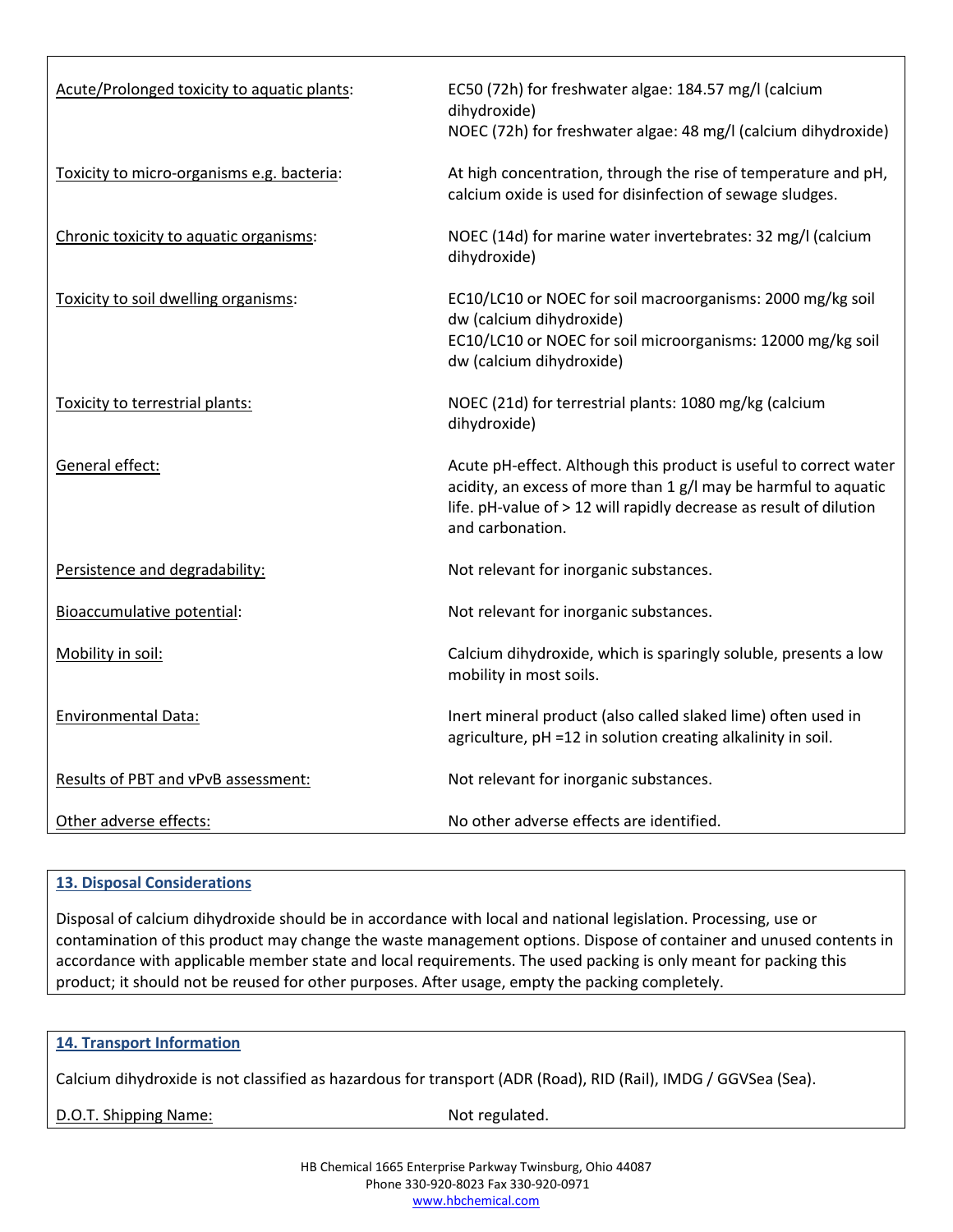| Air - ICAO (international Civil Aviation Organization):             | Chemical name on package; otherwise not regulated                             |
|---------------------------------------------------------------------|-------------------------------------------------------------------------------|
| Sea - IMDG (International Maritime Dangerous Goods): Not regulated. |                                                                               |
| Canada Transport Hazardous Goods:                                   | Not regulated.                                                                |
| US Customs:                                                         | HARMONIZED TARIFF CODE: 2522.20.00.00                                         |
| Storage Code:                                                       | Orange - General Storage.                                                     |
| UN Number:                                                          | Not regulated.                                                                |
| UN proper shipping name:                                            | Not regulated.                                                                |
| Transport hazard class(es):                                         | Not regulated.                                                                |
| Packing group:                                                      | Not regulated.                                                                |
| Environmental hazards:                                              | None.                                                                         |
| Special precautions for user:                                       | Avoid any release of dust during transportation, by using air<br>tight tanks. |
| Transport in bulk according to Annex II of                          |                                                                               |
| MARPOL73/78 and the IBC Code:                                       | Not regulated.                                                                |

| <b>15. Regulatory Information</b>                          |                                                                                                                           |
|------------------------------------------------------------|---------------------------------------------------------------------------------------------------------------------------|
| All components of this material are on the TSCA Inventory. |                                                                                                                           |
| All components of this material are on the Canadian DSL.   |                                                                                                                           |
| OSHA:                                                      | Regulated.                                                                                                                |
| SARA 311/312:                                              | None.                                                                                                                     |
| <b>SARA 313:</b>                                           | No reportable ingredients.                                                                                                |
| <b>CERCLA RQ:</b>                                          | None.                                                                                                                     |
| <b>RCRA Status:</b>                                        | No.                                                                                                                       |
| Canada WHMIS Hazards Symbol and Class:                     | Not known.                                                                                                                |
| Authorizations:                                            | Not required.                                                                                                             |
| Restrictions on use:                                       | None.                                                                                                                     |
| Other EU regulations:                                      | Calcium dihydroxide is not a SEVESO substance, not an ozone<br>depleting substance and not a persistent organic pollutant |
| <b>National regulations:</b>                               | Water endangering class 1 (Germany).                                                                                      |